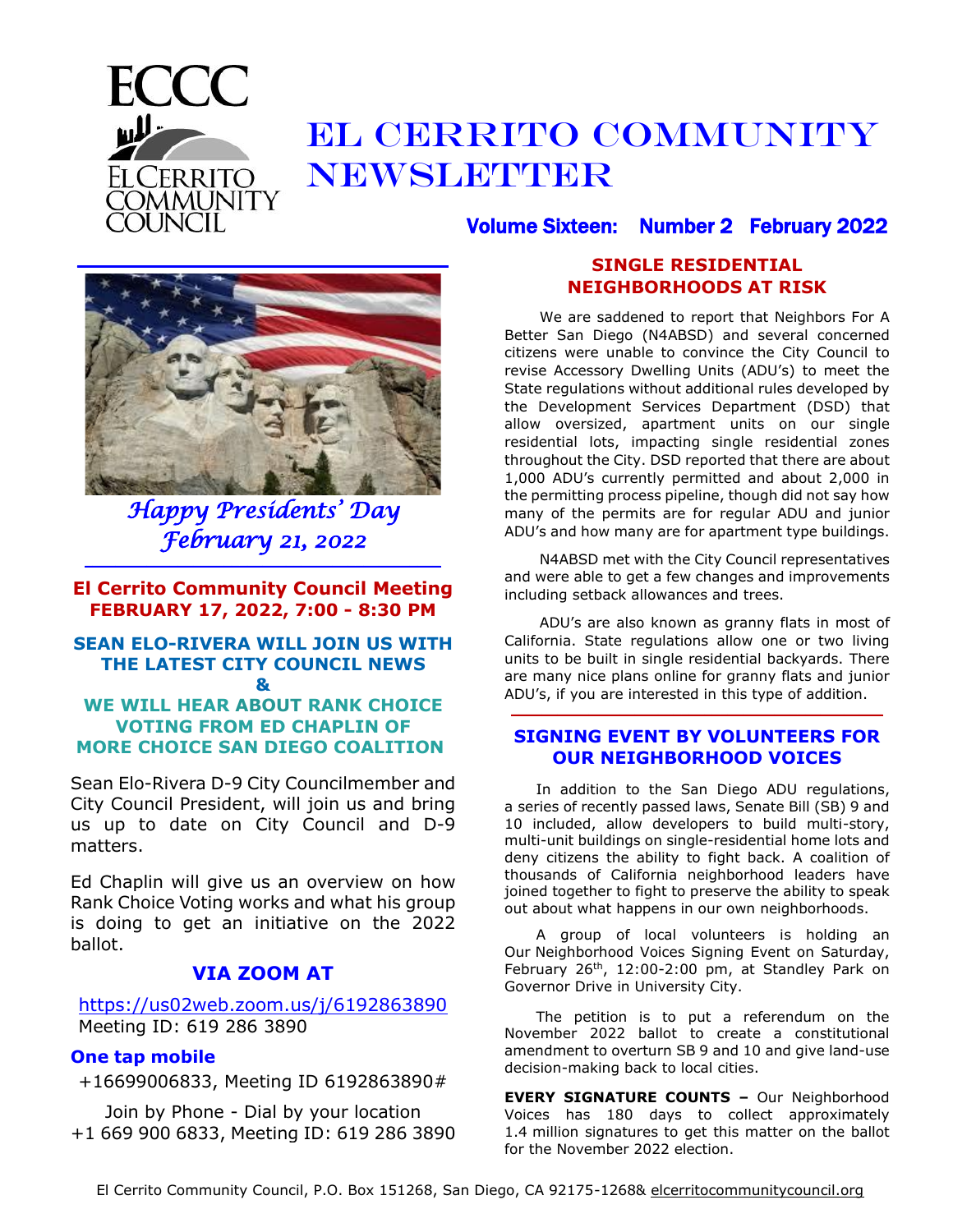N4ABSD supports Our Neighborhood Voices and its activities and encourages you to attend the Signing Event and add your signature. Better yet – bring some friends with you.

#### **More Info on Our Neighborhood Voices is at:** <https://ourneighborhoodvoices.com/>

**Map to Standley Park, Governor Dr. Signing Event** [https://www.google.com/maps/place/Standley+R](https://www.google.com/maps/place/Standley+Recreation+Center/@32.8511678,-117.2124658,17z/data=!3m1!4b1!4m5!3m4!1s0x80dc00dd3d8afb9f:0xcd0af138a2031389!8m2!3d32.8511678!4d-117.2102771) [ecreation+Center/@32.8511678,-](https://www.google.com/maps/place/Standley+Recreation+Center/@32.8511678,-117.2124658,17z/data=!3m1!4b1!4m5!3m4!1s0x80dc00dd3d8afb9f:0xcd0af138a2031389!8m2!3d32.8511678!4d-117.2102771) [117.2124658,17z/data=!3m1!4b1!4m5!3m4!1s0x80d](https://www.google.com/maps/place/Standley+Recreation+Center/@32.8511678,-117.2124658,17z/data=!3m1!4b1!4m5!3m4!1s0x80dc00dd3d8afb9f:0xcd0af138a2031389!8m2!3d32.8511678!4d-117.2102771)

[c00dd3d8afb9f:0xcd0af138a2031389!8m2!3d32.8511](https://www.google.com/maps/place/Standley+Recreation+Center/@32.8511678,-117.2124658,17z/data=!3m1!4b1!4m5!3m4!1s0x80dc00dd3d8afb9f:0xcd0af138a2031389!8m2!3d32.8511678!4d-117.2102771) [678!4d-117.2102771](https://www.google.com/maps/place/Standley+Recreation+Center/@32.8511678,-117.2124658,17z/data=!3m1!4b1!4m5!3m4!1s0x80dc00dd3d8afb9f:0xcd0af138a2031389!8m2!3d32.8511678!4d-117.2102771) **\_\_\_\_\_\_\_\_\_\_\_\_\_\_\_\_\_\_\_\_\_\_\_\_\_\_\_\_\_\_\_\_\_\_\_\_\_\_\_\_\_\_\_\_\_\_\_\_**



#### **A MESSAGE FROM SDSU PRESIDENT, ADELA DE LA TORRE**

#### **CELEBRATE SDSU'S 125th ANNIVERSARY**

Dear SDSU Alumni, friends and supporters,

Since March 13, 1897, San Diego State University has embodied its teaching, research and outreach mission, and its public good pledge to change lives and communities for the better. To honor the history of our great institution and the many contributions of our students, faculty, staff, alumni and supporters, the university is hosting a 20-month anniversary celebration commemorating the March 13, 1897 founding of the institution and the first day of classes on November 1, 1898.

Please join us on **Monday, March 14, 2022**, to kick off this momentous occasion with two events as we recognize SDSU's vibrant history and promising future.

#### **Schedule of Events**

#### **Community Open House - 10 a.m. to 2 p.m.**

Montezuma Hall, Conrad Prebys Aztec Student Union

The Open House will highlight "SDSU Over the Decades" through immersive vignettes showcasing rare SDSU artifacts, multimedia and much more! Guests will also have an opportunity to enjoy unique experiences with notable alumni.

#### **Birthday Celebration - 12 to 1 p.m.**

Goldberg Courtyard, Conrad Prebys Aztec Student Union

#### **The festive event will feature a short program, music and complimentary treats.**

#### **Kindly RSVP by Monday, February 28th at:**

[https://securelb.imodules.com/s/997/sc/community.a](https://securelb.imodules.com/s/997/sc/community.aspx?sid=997&gid=48&pgid=9309&cid=19214) [spx?sid=997&gid=48&pgid=9309&cid=19214](https://securelb.imodules.com/s/997/sc/community.aspx?sid=997&gid=48&pgid=9309&cid=19214)



#### **ALL VISITORS AGE 65 & OLDER RECEIVE FREE ADMISSION TO THE SAFARI PARK DURING FEBRUARY**

During the month of February, all visitors age 65 and older receive free admission to the **San Diego Safari Park**. Enjoy the sights on an Africa Tram, see the platypuses and other Aussie species at Walkabout Australia, wander through Tiger Trail, take a stroll around Mombasa Lagoon, and relax with refreshments on the patio at Kijamii Overlook. There's a world of sights to see—all at the Safari Park!

During February 2022, guests ages 65+ can present their valid photo ID at the entrance to receive a complimentary 1-Day Pass ticket—valid that day only to enter the Safari Park free. This includes Africa Tram\* and all regularly scheduled experiences\* (\*subject to availability).

Parking is not free and is paid upon arrival (parking is included with donor-level memberships). For members and guests who prefer to park a bit closer to the entrance on a level surface, Preferred Parking is offered on weekends and holidays for an additional fee – see [https://sdzsafaripark.org/plan-your-visit#.](https://sdzsafaripark.org/plan-your-visit)

If you are 65+ and want to visit the Safari park every day during the month of February 2022, you can do it, present valid photo ID at the entrance to receive a new ticket each day. Learn more at

<https://sdzsafaripark.org/seniors-free>

For details about Seniors Free, check out the Seasonal Events section at [https://zoo.sandiegozoo.org/help](https://zoo.sandiegozoo.org/help-center#seasonal-events)[center#seasonal-events](https://zoo.sandiegozoo.org/help-center#seasonal-events)

The Safari Park has a map that marks the stops for our ADA (American with Disabilities Act) shuttle. See [https://sdzsafaripark.org/guests-disabilities.](https://sdzsafaripark.org/guests-disabilities) These maps are also available at the ticket booths and at Park Base. Restrooms and services—including many of the Safaris-are wheelchair accessible. Wheelchairs [and motorized scooters are available for rent on a first](https://sdzsafaripark.org/guest-services)[come, first-served basis near the entrance at Safari](https://sdzsafaripark.org/guest-services)  [Outfitters.](https://sdzsafaripark.org/guest-services) Please refer to the Accessibility Guide for more information. The minimum age requirement to operate an Electric Conveyance Vehicle (ECV) is 16 years old.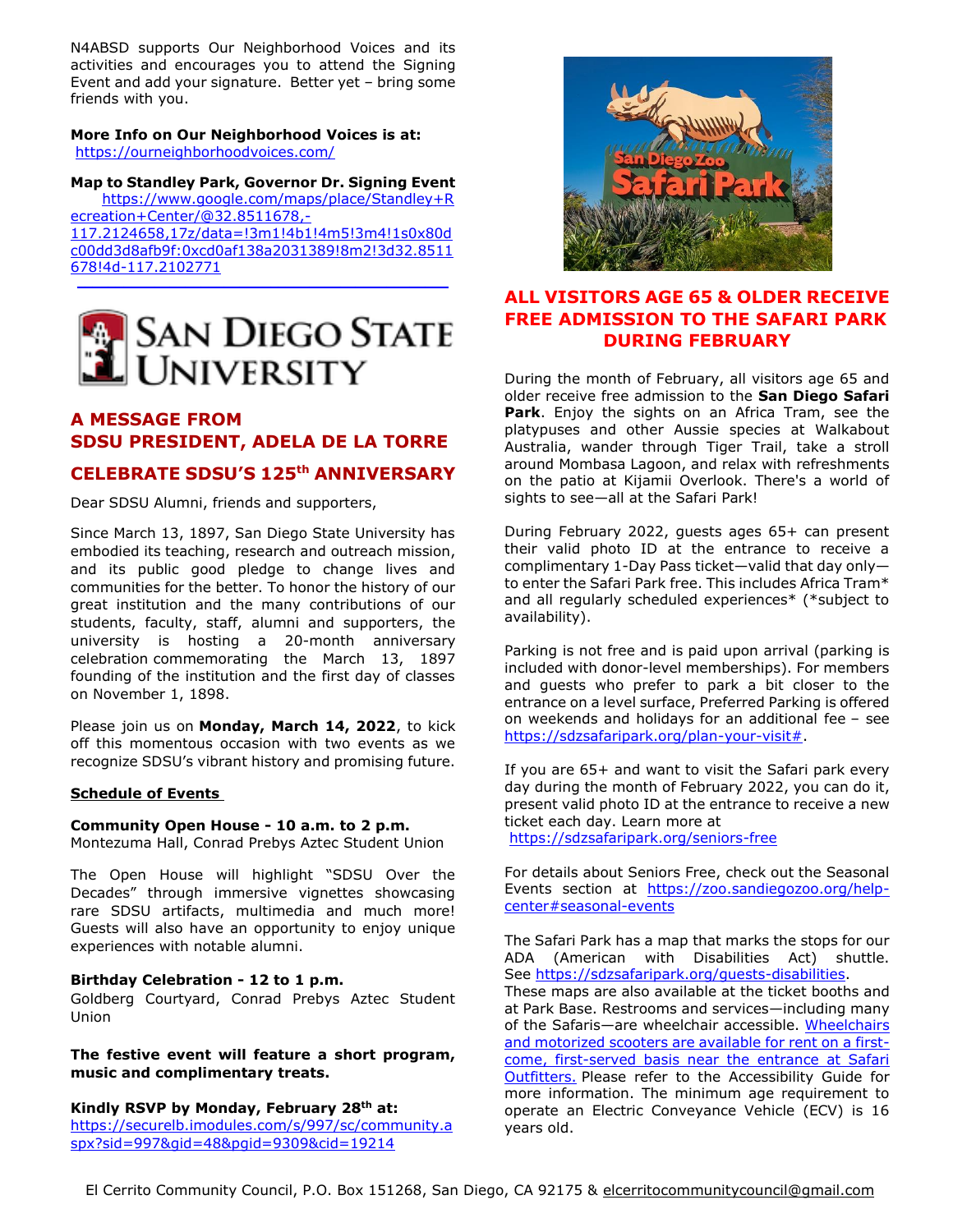Guests who have difficulty standing in line at the Africa Tram may request an "Easy Access Pass" at the Tram Host podium, across from the Africa Tram ticket booth. The attendant on duty will provide a return time for the group based on the length of the line. Guests may continue exploring and return at their assigned boarding time or are also welcome to wait inside a designated seating area. Three additional members of the guest's party may accompany a guest with a disability into the waiting area. If there are more than three guests in a party, one may request to be seated while waiting for additional members to reach the front of the line.

For guests who are deaf or hard of hearing, the Safari Park has a helpful packet available to download that includes our Africa Tram Species Guide, and written scripts of our Frequent Flyers and Cheetah Run experiences. Click here to download information [packet.](https://sdzsafaripark.org/sites/default/files/2020-11/disabilities_hearing_packet-c_0.pdf) These packets are also available at our ticket booths and at Park Base. If one needs an ASL interpreter, please download the Accessibility Guide at the following link:

[https://sdzsafaripark.org/sites/default/files/2021-](https://sdzsafaripark.org/sites/default/files/2021-11/SDZ_SP_ADA_Accessibility_Guide_11162021.pdf) [11/SDZ\\_SP\\_ADA\\_Accessibility\\_Guide\\_11162021.pdf](https://sdzsafaripark.org/sites/default/files/2021-11/SDZ_SP_ADA_Accessibility_Guide_11162021.pdf)

Guests are welcome to bring their trained service animal into the Safari Park. Pets and animals "in training" are not allowed in the Park. There are some places within the Park that are sensitive/restricted to service animals. This map is also available at our entrance turnstiles. Kennels are available for those who choose to leave their trained service animal during any part of their stay on Park grounds.



#### **MUSEUM MONTH IS LIVE THIS YEAR!**

You can visit your favorite Museums in person again this year and for half prices during the month of February. The Half Price Museum Month Passes are available for free at more than 75 public libraries countywide and all Macy's store locations in San Diego County. This program offers half-price museum admission at more than 45 museums in the San Diego area, including the USS Midway Museum, during the month of February. Each pass is good for 4 people and allows entrance to all of the participating museums at the following link: [https://sandiegomuseumcouncil.org/specials/museum](https://sandiegomuseumcouncil.org/specials/museum-month/) [-month/.](https://sandiegomuseumcouncil.org/specials/museum-month/)

**\_\_\_\_\_\_\_\_\_\_\_\_\_\_\_\_\_\_\_\_\_\_\_\_\_\_\_\_\_\_\_\_\_\_\_\_\_\_\_\_\_\_\_\_\_\_\_\_**

#### **JOIN THE REGIONAL TASK FORCE TO COUNT THE HOMELESS POPULATION FOR WEALLCOUNT, NOW FEBRUARY 24, 2022**

The Regional Task Force on the Homeless conducts an annual count and survey of homeless individuals throughout San Diego County called *[WeAllCount](https://www.facebook.com/events/105739766570876/)* for a [one-day snapshot of where the homeless population](https://www.facebook.com/events/105739766570876/) [are living in San Diego.](https://www.facebook.com/events/105739766570876/)

San Diego County's annual Point-in-Time Count campaign was postponed due to Covid-19 and is now scheduled for Thursday, February 24, 2022. Volunteers meet starting at 5:30 am and head out for counting 6:00 - 9:00 am. Volunteer signup will officially close 3 days prior to February 24, 2022 (PITC) or until they have reached full capacity. You can register **[here](https://bitfocus.typeform.com/weallcount)**.

This effort has involved 1,600 volunteers countywide in the past, but this year more volunteers are being requested for a thorough count. This is a great way to serve the community as it gives a voice to the homeless and helps direct critical funding for housing and services.

Volunteers will be assigned to a team to help count and interview homeless persons to produce an estimate of the total number of individuals living unsheltered and in shelters in San Diego County.

Data from the *WeAllCount* is used to help inform decision making at both regional and national levels and helps our community to create solutions for homelessness.

Get more information at: <https://www.rtfhsd.org/about-coc/weallcount-pitc/>



SeaWorld San Diego is bringing the excitement of Mardi Gras to Southern California!

This New Orleans-style carnival event comes complete with live music, colorful costumes, and Mardi Grasinfused Creole and Cajun food favorites like hearty jambalaya, those ever-popular beignets, and much more. Don't miss your chance to feel that French Quarter vibe, dance in the streets, and indulge in all the flavor and fun that only Mardi Gras can bring. "Laissez le bon temps rouler!"

Saturdays and Sundays, through February 27th and is included with park admission.